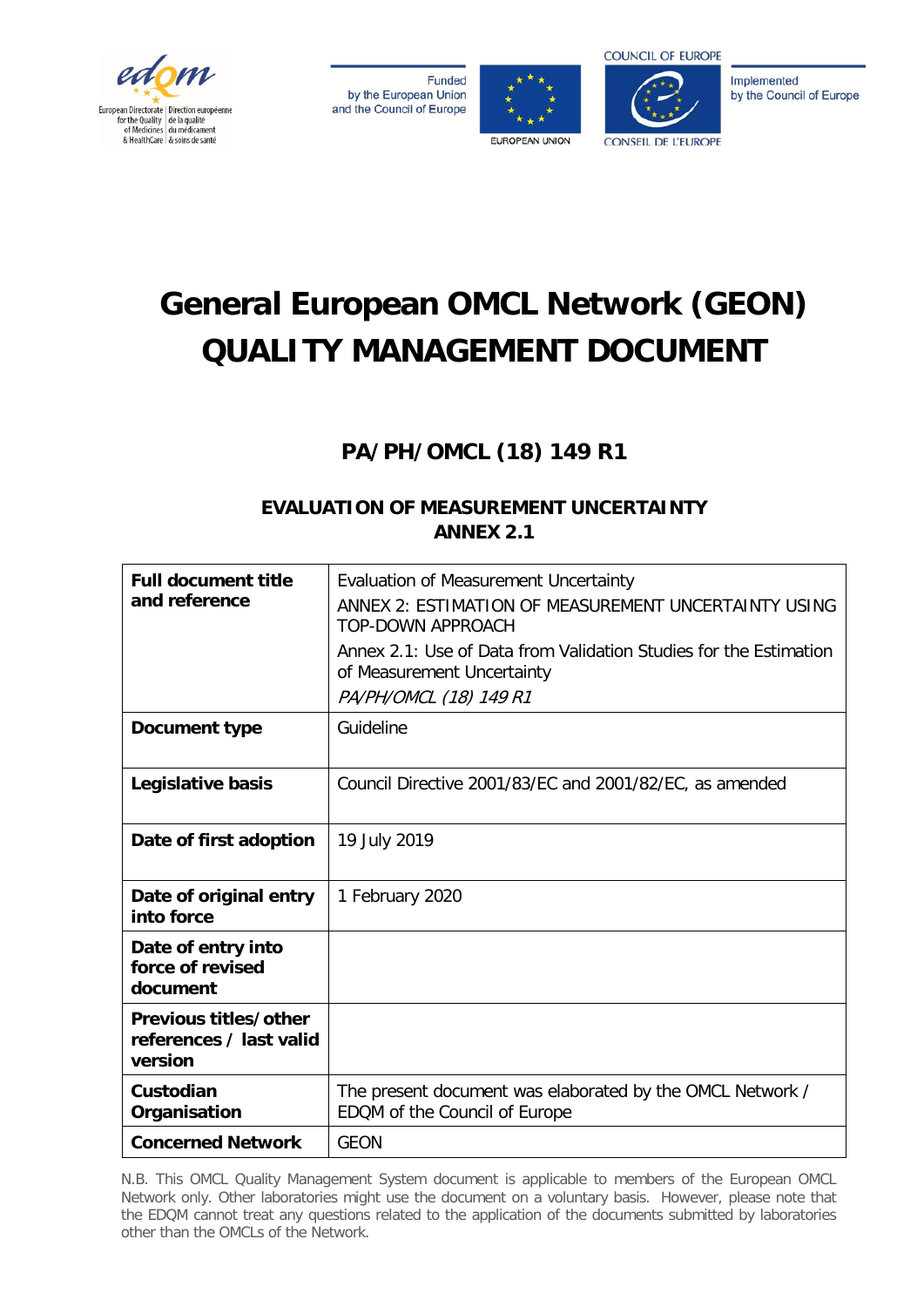# **Annex 2 to Guideline "Evaluation of Measurement Uncertainty"**  PA/PH/OMCL (18) 145 (in its current version)

## **Estimation of measurement uncertainty using Top-down approach**

## **Annex 2.1. Use of data from validation studies for the estimation of measurement uncertainty**

The uncertainty of measurement can be estimated using validation data coming either from MAH documentation or from within-laboratory validation studies.

If all relevant uncertainty sources are taken into account in the experimental design of the validation study, the uncertainty of measurement can be estimated from uncertainty contribution associated with precision and bias estimates. The approach described in the Eurachem guide was used in this annex to determine whether the bias could be considered as significantly different from 0 or not. Depending on the significance of the bias and the laboratory policy, a correction to testing results using the mean recovery could be applied or not. In either case, the uncertainty associated with the determination of the bias remains an essential component of overall uncertainty and should be taken into account [1].

Combined standard uncertainty of measurement  $u_c$  could be obtained using the next formula:

$$
u_c = \sqrt{u(p)^2 + u(b)^2 + u(x)^2}
$$

Where:

 $u(p)$  = uncertainty contribution associated with the precision estimate;  $u(b)$  = uncertainty contribution associated with the bias estimate (recovery);

 $u(x)$  = uncertainty contribution associated with any other relevant contributor.

If all relevant uncertainty sources are taken into account in the experimental design of the validation study [3], the combined standard uncertainty of measurement can be expressed as:

$$
u_c = \sqrt{u(p)^2 + u(b)^2}
$$

**With** 

$$
u(p) = \sqrt{\left(\frac{S_g^2}{k}\right) + \left(\frac{S_r^2}{k*n}\right)} [2]
$$

Where:

 $S<sub>0</sub>$  and  $S<sub>i</sub>$ : correspond respectively to between-run and within-run (repeatability) standard deviations. k and n: correspond respectively to the number of runs and the number of independent replicates per run carried out in the routine of the assay, which affect the precision of the assay reported as mean result.

It must be noted that the contribution due to the precision can be decreased using the most fit for purpose k and n (see table 2), or identifying and reducing the major sources of variability.

And if recovery experiments are used to assess the accuracy of the method:

$$
u(b) = \sqrt{\frac{\sum_{i=1}^{q} b_i^2}{q} + u(\text{add})^2} [4]
$$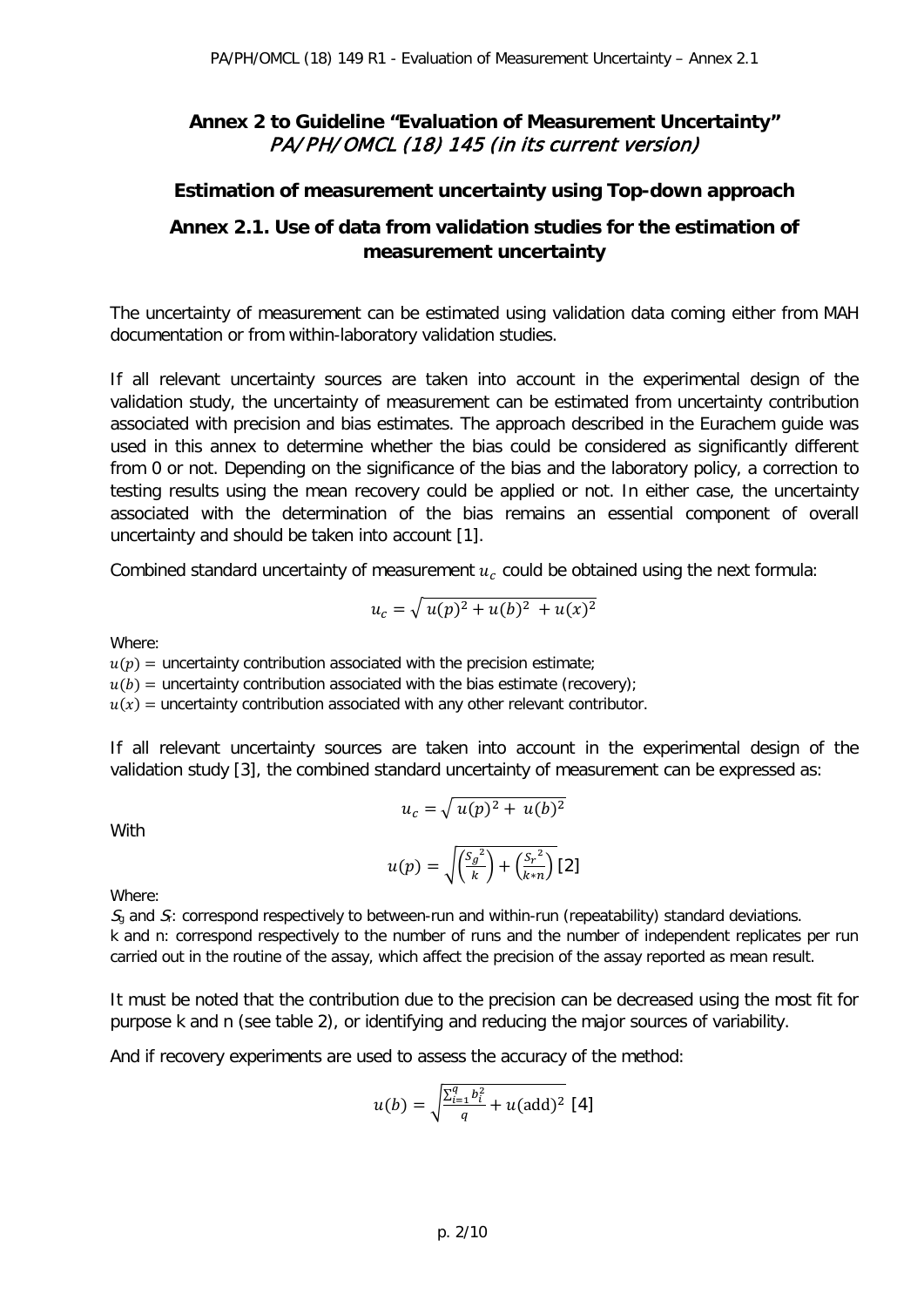Where:

b<sub>i</sub>: the difference between the obtained recovery (i<sup>th</sup>) and either 100% (complete recovery) or the mean recovery (if a correction is applied to the testing results using the mean recovery) ;

q: the number of recovery experiments;

 $u$ (add): the uncertainty in the concentration of the added analyte.

In MAH documentation, most often only deviations and RSD obtained from recovery experiments are given with the number of tests performed to assess the bias. The uncertainty in the concentration of the analyte added is rarely mentioned. The uncertainty component related to the bias could usually be estimated based on deviations obtained from recovery experiments, assuming that the uncertainty contribution due to the concentration of the analyte added is negligible. The recovery experiments should be performed with at least 6 different samples of the relevant matrix.

### **Example: Estimation of the measurement uncertainty in determination of content of active ingredient on solution, using data from method validation**

#### **1. Description of the analytical procedure**

#### **1.1 Testing procedure**

Option A: Assay is performed using **3 replicates within the same run.** Option B: Assay is performed using **1 replicate on 3 different runs.**

#### **1.2 Available validation data**

Data from the method validation (obtained from the validation report given in MAH documentation) analysed by ANOVA

The validation exercise consists in 3 runs performed by 2 operators on 3 different days, with 6 independent replicates. The bias of the method is estimated using spiked preparations. An analysis of variance (ANOVA) is carried out on the experimental data in order to estimate the within-run (S) and between-run (S<sub>g</sub>) standard deviations. The intermediate precision (S<sub>IP</sub><sup>2</sup>) is the sum of S<sub>g</sub><sup>2</sup> and  $S<sub>r</sub>$ <sup>2</sup>.

Precision validation data:

- mean value: 50.0 mg/unit
- within-run (repeatability):  $RSD_r = 1.5\%$
- between-run:  $RSD<sub>q</sub> = 3.0\%$

Accuracy validation data:

- **1st Case (bias is negligible):** Estimated Recovery: Mean 99.0%, RSD=1.1%, n=6 (99.8%; 98.7%; 98.1%; 98.9%; 98.0%; 100.7%)
- 2<sup>nd</sup> Case (bias is not negligible): Estimated Recovery: Mean 97.0%, RSD=0.8%, n=6 (97.8%; 96.7%; 97.1%; 95.9%; 97.9%; 96.7%)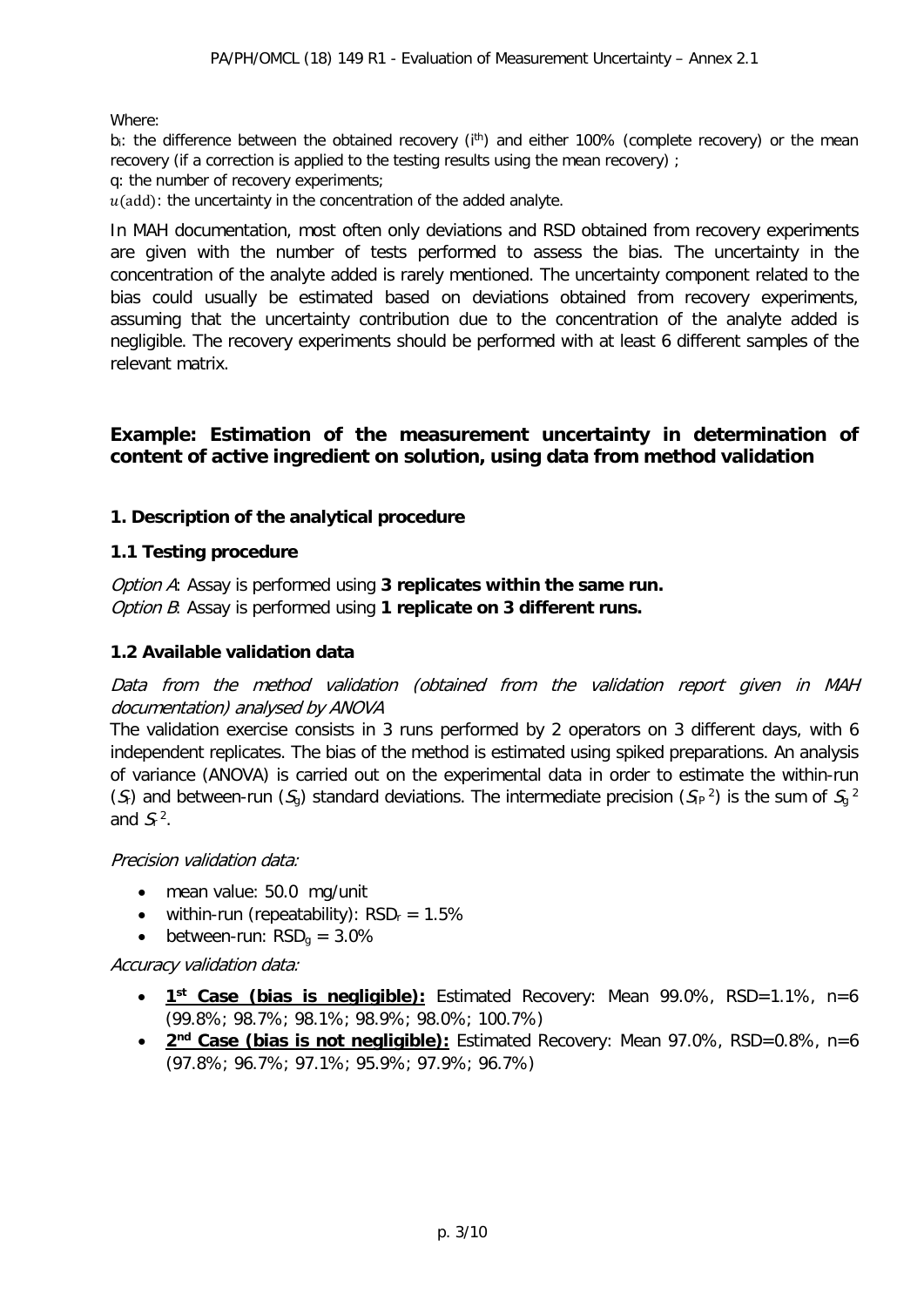#### **2. Estimation of the measurement uncertainty**

#### **2.1 Specification of measurand**

The measurand is the concentration of active ingredient in finished product (mg/unit).

Option A (3 replicates within the same run): Individual assay results are: 51.2 mg/unit, 50.3 mg/unit and 49.2 mg/unit. The mean value is 50.2 mg/unit.

Option B (1 replicate on 3 different runs): Individual assay results are the same:  $51.2$  mg/unit, 50.3 mg/unit and 49.2 mg/unit. The mean value is 50.2 mg/unit.

### **2.2 Quantification of measurement uncertainty (1st Case: bias is negligible)**

#### **2.2.1 Calculation of the standard uncertainties**

## **2.2.1.1 Uncertainty contribution associated with the precision estimate**  $(u(p))$

Evaluation of the within-run and between-run contributions to the intermediate precision

Table 1 provides the estimated RSD (obtained from the validation report given in MAH documentation) and their contribution to the intermediate precision. The between-run variability contributes to 80% of the intermediate precision of the method.

Table 1. Contribution of the within-run and between-run variability on the intermediate precision

| Variability                                 | RSD<br>(%) | Contribution |
|---------------------------------------------|------------|--------------|
| Within-run $(RSDr)$                         | 1.5        | 20%          |
| Between-run $(RSDq)$                        | 3.0        | 80%          |
| Intermediate precision (RSD <sub>IP</sub> ) | 3.4        |              |
| Mean                                        | 50.0       |              |

E.g. 
$$
RSD_{IP} = \sqrt{RSD_r^2 + RSD_g^2} = \sqrt{1.5^2 + 3.0^2} = 3.4\%
$$

Within-run contribution =  $100 \times (RSD_r / RSD_p)^2 = 100 \times (1.5/3.4)^2 = 20\%$ 

#### Choice of the testing design

Before performing tests in routine, it is important to determine the most fit for purpose testing design (choice of k and n) to obtain an acceptable precision. From validation data available, the variability of the assay result for different combinations of n and k has first to be determined calculating the standard uncertainty of the reported mean,  $u(p)$ , using the following formula:

$$
u(p) = Mean x \sqrt{\left(\frac{RSD_{g}^{2}}{k}\right) + \left(\frac{RSD_{r}^{2}}{k*n}\right)}
$$

Values obtained are given in table 2.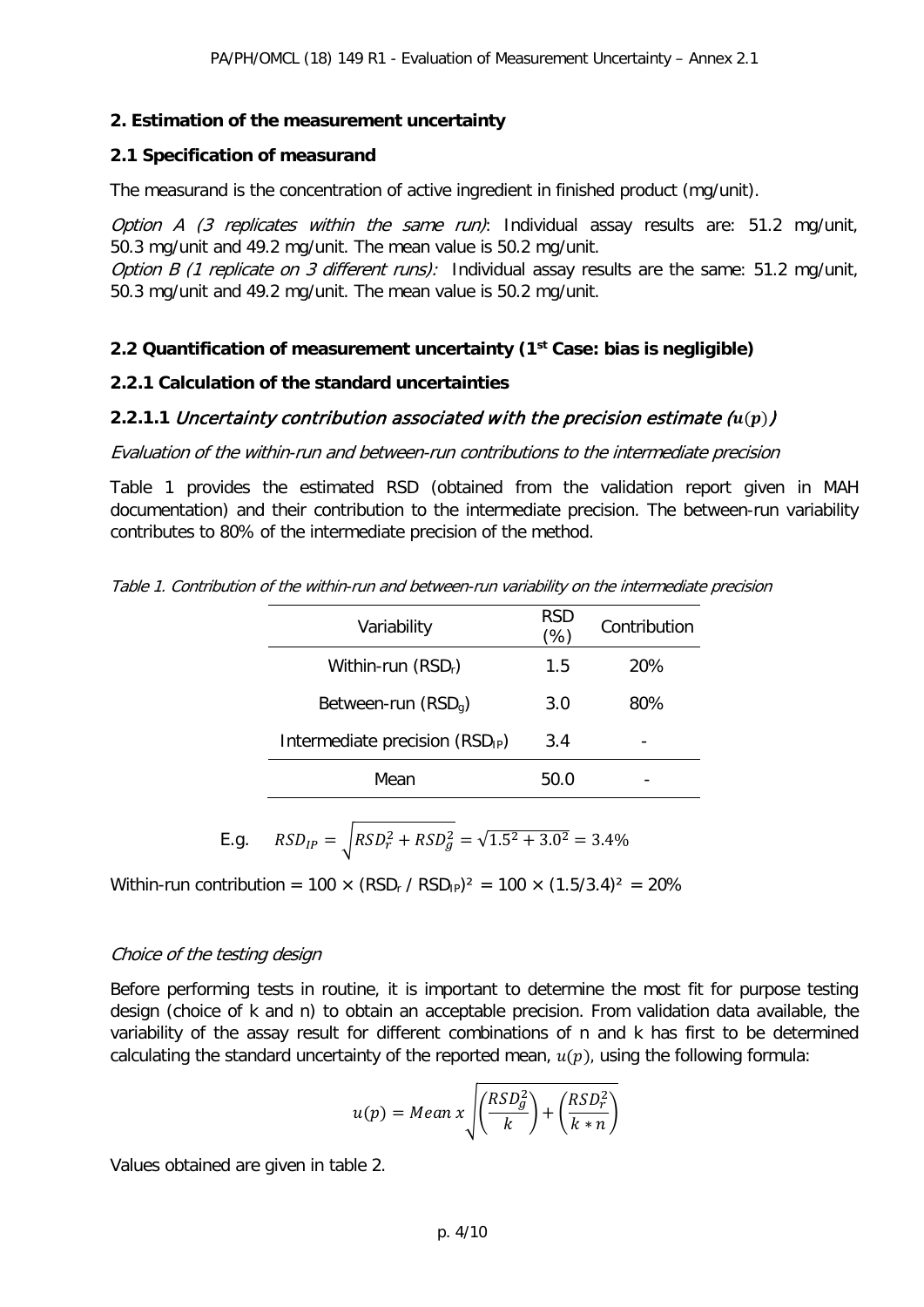| N. of rep      | $N.$ of runs $(k)$ |               |      |      |
|----------------|--------------------|---------------|------|------|
| (n)            | 1                  | $\mathcal{P}$ | 3    |      |
| 1              | 1.68               | 1.19          | 0.97 | 0.84 |
| $\overline{2}$ | 1.59               | 1.13          | 0.92 | 0.80 |
| 3              | 1.56               | 1.10          | 0.90 | 0.78 |
| 4              | 1.55               | 1.09          | 0.89 | 0.77 |

Table 2. Standard uncertainty (mg/unit) of reported mean  $u(p)$ 

E.g.: 
$$
k = 3
$$
,  $n = 1$ , *Relative*  $u(p) = \sqrt{\left(\frac{3.0^2}{3}\right) + \left(\frac{1.5^2}{3 \times 1}\right)} = 1.94\%$ 

Absolute  $u(p)$  = Relative  $u(p) \times \text{Mean} = 0.0194 \times 50.0 \text{ mg/unit} = 0.97 \text{ mg/unit}.$ 

In order to decrease the standard uncertainty  $u(p)$  of the reported mean of assay results, it is recommended to perform replicates on different runs due to the high contribution of the betweenrun variability (80%) on the intermediate precision of the method. Indeed, for the same number of replicates (3),  $u(p)$  decreases from 1.56 mg/unit if the 3 replicates are performed within the same run (option A) to 0.97 mg/unit if replicates are performed in 3 different runs (option B).

## **2.2.1.2** Uncertainty contribution associated with the bias (u(b))

Estimated Recovery: Mean 99.0%, RSD = 1.1% (i.e. SD = 1.0424%), n=6 (99.8%; 98.7%; 98.1%; 98.9%; 98.0%; 100.7%)

The approach used in the Eurachem guideline (Example A4) could be used to determine whether the mean recovery is significantly different from 1 or not [1].

The standard uncertainty of the mean recovery  $(u(rec))$  is calculated as:

$$
u(rec) = \frac{0.010424}{\sqrt{6}} = 0.004256
$$

A Student's t test is used to determine whether the mean recovery is significantly different from 1. The t value is calculated using the following equation:

$$
t = \frac{|1 - Rec|}{u(rec)} = \frac{|1 - 0.990|}{0.004256} = 2.350
$$

This value is compared with the 2-tailed critical value  $t_{crit}$ , for n–1 degrees of freedom at 95% level of confidence (where  $n = 6$  is the number of results used to estimate the recovery). If it is lower than the critical value  $t_{crit}$  then the value of the recovery (0.990) cannot be considered as significantly different from 1 and no correction has to be applied to subsequent testing results regarding the bias of the method. Otherwise a correction using the mean recovery could be applied to the subsequent testing results or not.

$$
t = 2.350 < t_{\text{crit}} = 2.571
$$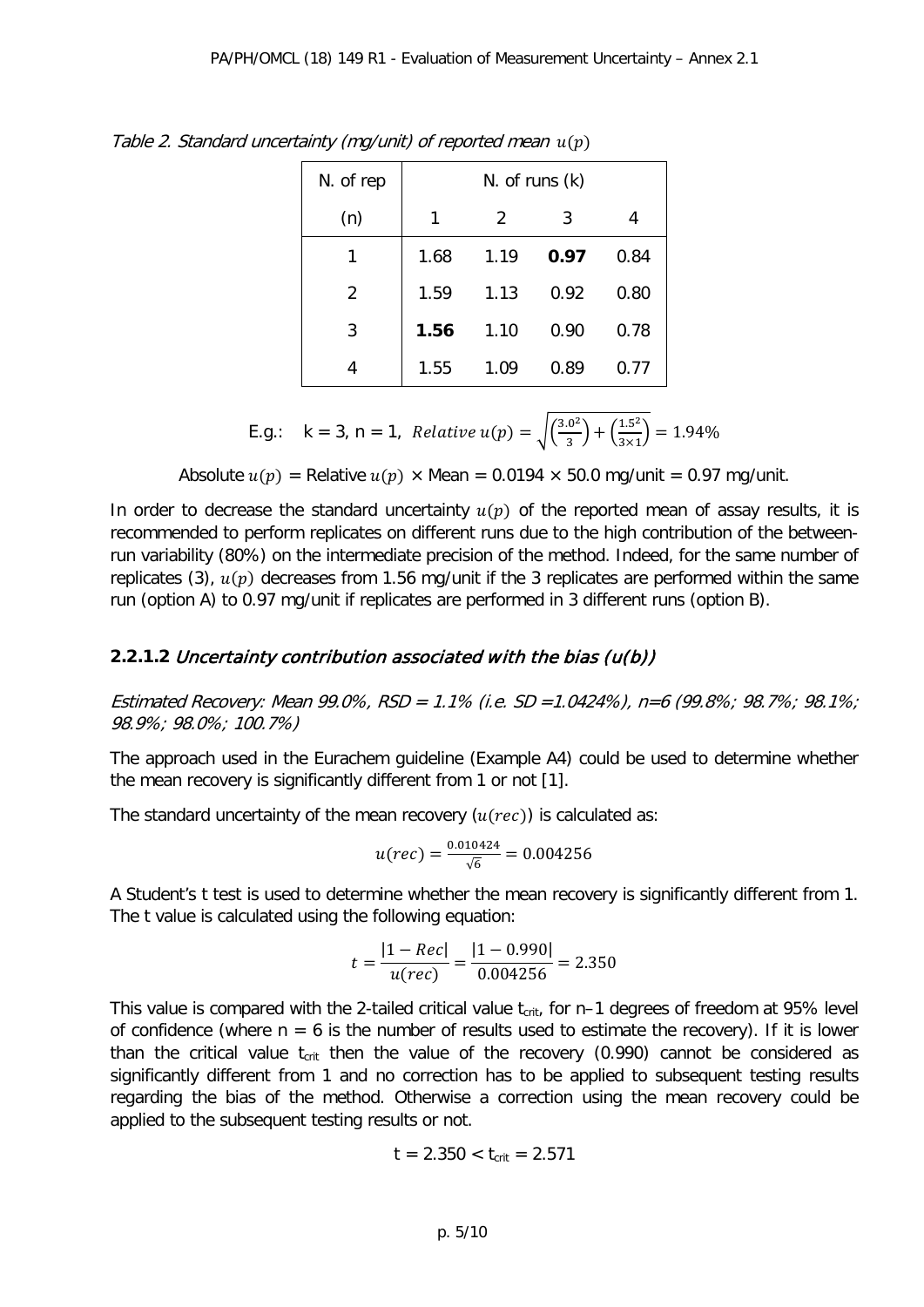In this case (1<sup>st</sup> case), the bias can be considered as not significantly different from 0, therefore no correction has to be applied on subsequent testing results. Nevertheless, the uncertainty associated with the determination of the bias remains a component of the overall uncertainty and should be taken into account.

$$
u(b) = \sqrt{\frac{\sum_{i=1}^{q} b_i^2}{q}}
$$

$$
u(b) = \sqrt{\frac{(1-0.998)^2 + (1-0.987)^2 + (1-0.981)^2 + (1-0.989)^2 + (1-0.980)^2 + (1-1.007)^2}{6}} = 0.01356.
$$

#### **2.2.2 Calculation of combined standard uncertainty and expanded uncertainty**

Combined standard Uncertainty  $(u<sub>c</sub>)$ 

$$
u_c = \sqrt{u(p)^2 + u(b)^2}
$$

**Option A:** If we assume performing assays using **3 replicates** within the **same run** and individual assay results are: 51.2 mg/unit, 50.3 mg/unit and 49.2 mg/unit, the mean value is 50.2 mg/unit.

k=1, n=3, *Relative* 
$$
u(p) = \sqrt{\left(\frac{3.0^2}{1}\right) + \left(\frac{1.5^2}{1 \times 3}\right)} = 3.122\%, u(p) = 0.03122
$$
  

$$
u_c = \sqrt{(0.0312)^2 + (0.01356)^2} = 0.034021 \text{ (eq. 3.4\%)}
$$

The corresponding *expanded uncertainty (U)*,  $k = 2$  (95% level of confidence) is:

 $U = 2 \times (0.034021 \times 50.2 \text{ mg/unit}) = 3.4 \text{ mg/unit}.$ 

**Option B:** If now we perform assays using **1 replicate on 3 different runs** and individual assay results are the same: 51.2 mg/unit, 50.3 mg/unit and 49.2 mg/unit, the mean value is 50.2 mg/unit.

K = 3, n = 1, *Relative* 
$$
u(p) = \sqrt{\left(\frac{3.0^2}{3}\right) + \left(\frac{1.5^2}{3 \times 1}\right)} = 1.94\%, u(p) = 0.0194
$$
  
 $u_c = \sqrt{(0.0194)^2 + (0.01356)^2} = 0.023672$  (eq. 2.4%)

The corresponding *expanded uncertainty (U)*,  $k = 2$  (95 % level of confidence) is:

$$
U = 2 \times (0.023672 \times 50.2 \text{ mg/unit}) = 2.4 \text{ mg/unit}.
$$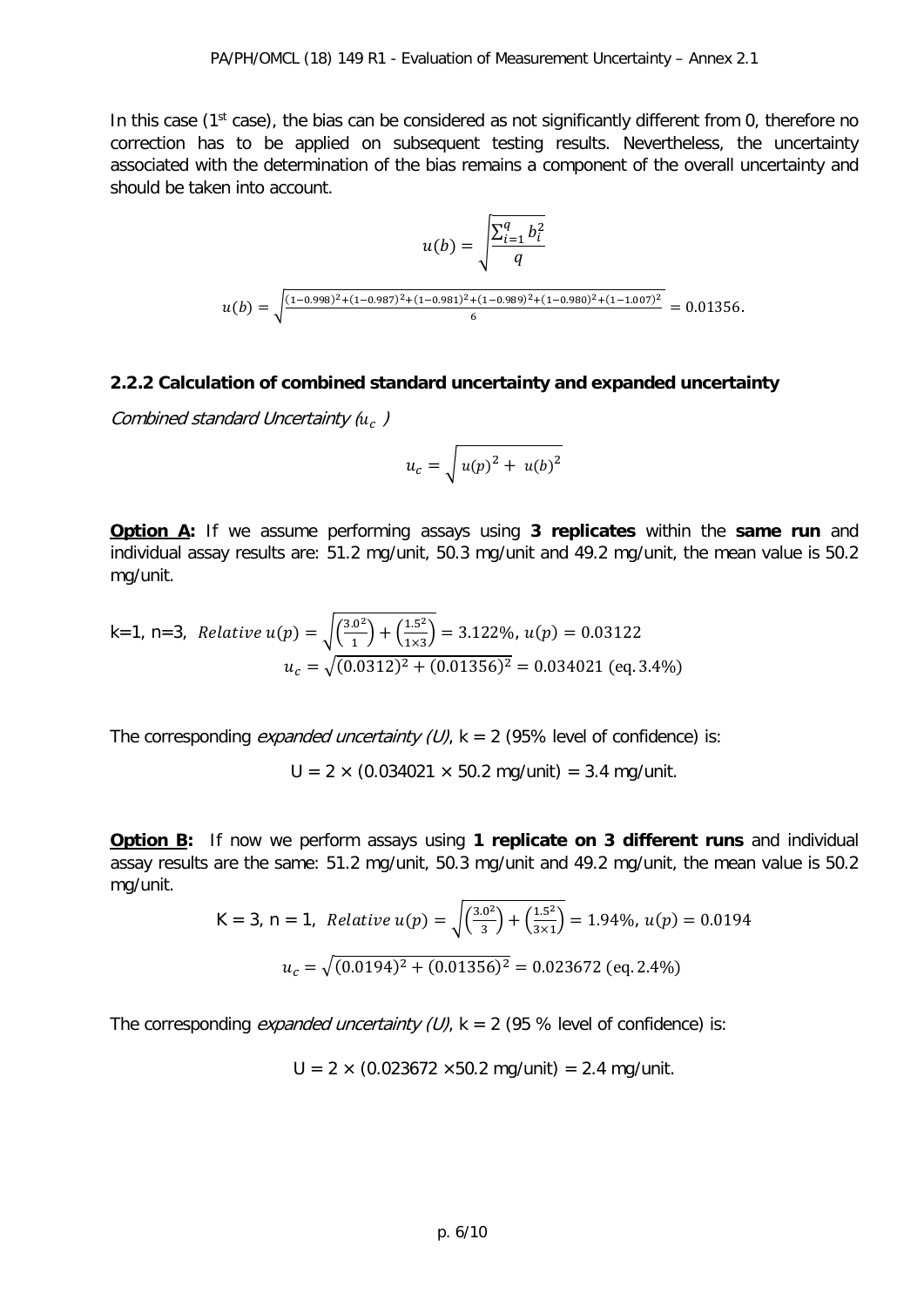### **2.2.3 Reporting of result**

The assay result may be expressed as:

Reported result = Mean value  $\pm$  U

Option A (3 replicates within the same run): The result is reported as  $50.2 \pm 3.4$  mg/unit, for k = 2 and level of confidence 95%.

Option B (1 replicate on 3 different runs): The result is reported as  $50.2 \pm 2.4$  mg/unit, for k = 2 and level of confidence of 95%.

### **2.3 Quantification of measurement uncertainty (2nd Case: bias is not negligible)**

#### **2.3.1 Calculation of the standard uncertainties**

#### **2.3.1.1 Uncertainty contribution associated with the precision estimate**  $(u(p))$

The procedure is the same as described in 2.2.1.1.

#### **2.3.1.2** Uncertainty contribution associated with the bias (u(b))

Estimated Recovery: Mean 97.0%, RSD = 0.8% (i.e. SD = 0.8%), n=6 (97.8%; 96.7%; 97.1%; 95.9%; 97.9%; 96.7%)

The standard uncertainty of the mean recovery  $(u(rec))$  is calculated as:

$$
u(rec) = \frac{0.008}{\sqrt{6}} = 0.00308
$$

The t value is calculated using the following equation:

$$
t = \frac{|1 - Rec|}{u(rec)} = \frac{|1 - 0.970|}{0.00308} = 9.74
$$

The 2-tailed critical value  $t_{crit}$  is:

$$
t = 9.74 > t_{crit} = 2.571
$$

In this case  $(2^{nd}$  case), the bias can not be considered as not significantly different from 0. Therefore, the laboratory can decide whether to apply a correction to the subsequent testing results using the mean recovery (Choice 1) or not (Choice 2: in which case, the bias component will be taken into account in the calculation of the uncertainty).

#### **Choice 1**: **the laboratory decides to apply a correction to testing results using the mean recovery**

The uncertainty contribution associated with the bias estimate  $u(b)$  is calculated using the difference between the obtained recovery and the mean recovery:

$$
u(b) = \sqrt{\frac{(0.970 - 0.978)^2 + (0.970 - 0.967)^2 + (0.970 - 0.971)^2 + (0.970 - 0.959)^2 + (0.970 - 0.979)^2 + (0.970 - 0.967)^2}{6}} = 0.00689
$$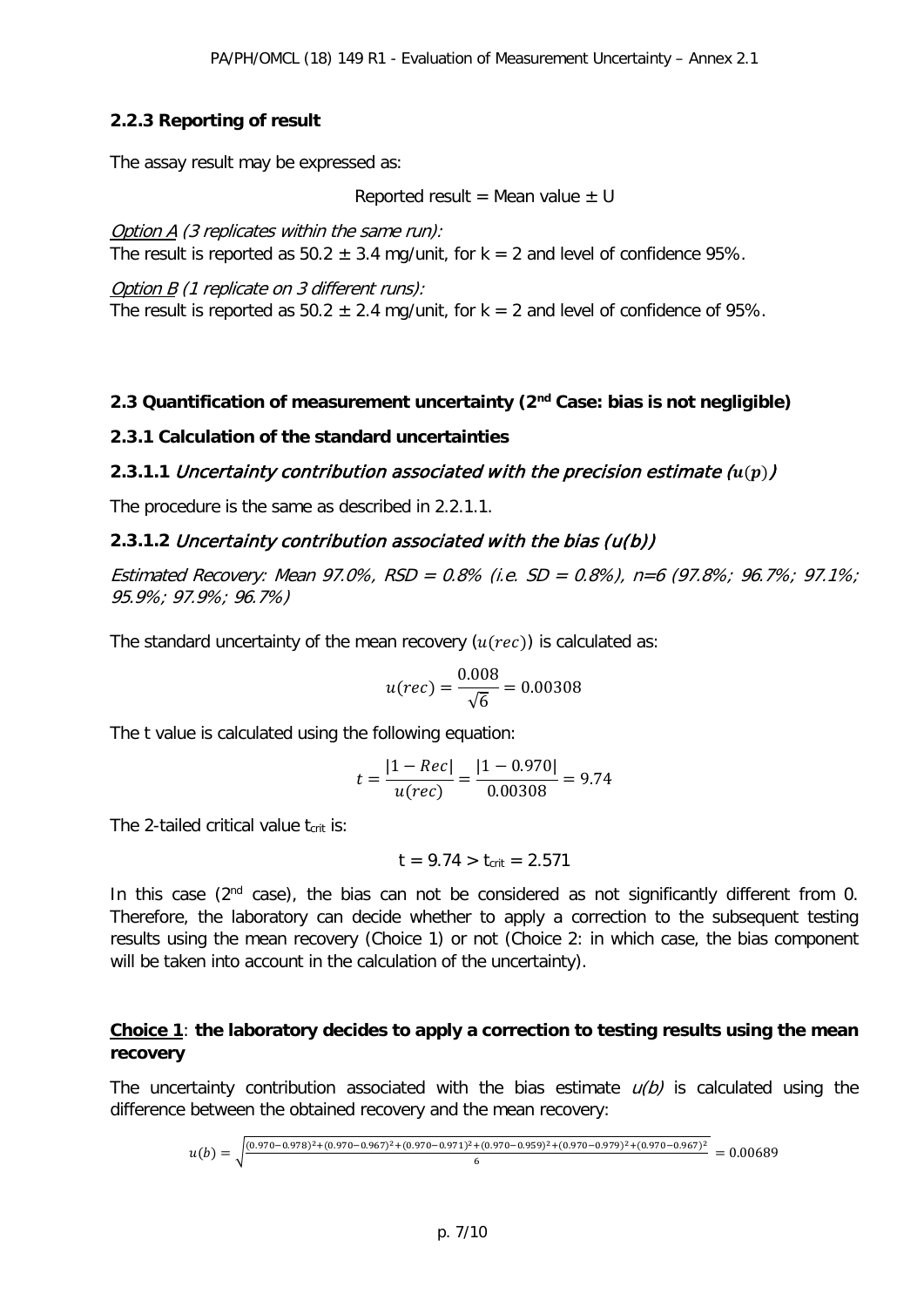#### **Choice 2: the laboratory decides to not apply a correction to testing results**

The uncertainty contribution associated with the bias estimate  $u(b)$  is calculated using the difference between the obtained recovery values and the absolute recovery value (100%):

$$
u(b) = \sqrt{\frac{(1 - 0.978)^2 + (1 - 0.967)^2 + (1 - 0.971)^2 + (1 - 0.959)^2 + (1 - 0.979)^2 + (1 - 0.967)^2}{6}} = 0.03062
$$

#### **2.3.2 Calculation of combined standard uncertainty and expanded uncertainty**

Combined Uncertainty  $(u_c)$ 

$$
u_c = \sqrt{u(p)^2 + u(b)^2}
$$

#### **Choice 1 (correction is applied)**:

Option A: If we assume performing assays using **3 replicates** within the **same run** and individual assay results are: 51.2 mg/unit, 50.3 mg/unit and 49.2 mg/unit, the mean value is 50.2 mg/unit.

$$
\overline{X_{Cor}} = \frac{50.2}{0.970} = 51.8 \, mg/unit
$$

with

$$
u_c = \sqrt{(0.0312)^2 + (0.00689)^2} = 0.03195 \text{ (eq. 3.2\%)}
$$

The corresponding *expanded uncertainty (U)*,  $k = 2$  (95% level of confidence) is:

 $U = 2 \times (0.03195 \times 50.2 \text{ mg/unit}) = 3.2 \text{ mg/unit}.$ 

Option B: If now we perform assays using **1 replicate on 3 different runs** and individual assay results are the same: 51.2, 50.3 and 49.2 mg/unit, the mean value is 50.2 mg/unit.

$$
\overline{X_{Cor}} = \frac{50.2}{0.970} = 51.8 \, mg/unit
$$

with

$$
u_c = \sqrt{(0.0194)^2 + (0.00689)^2} = 0.02059 \text{ (eq. 2.1 \%)}
$$

The corresponding *expanded uncertainty (U)* or half-width of 95% confidence interval is:

 $U = 2 \times (0.02059 \times 50.2 \text{ mg/unit}) = 2.1 \text{ mg/unit}.$ 

#### **Choice 2 (no correction)**:

Option A: If we assume performing assays using **3 replicates** within the **same run** and individual assay results are: 51.2 mg/unit, 50.3 mg/unit and 49.2 mg/unit, the mean value is 50.2 mg/unit.

$$
u_c = \sqrt{(0.0312)^2 + (0.03062)^2} = 0.04371 \text{ (eq. 4.3\%)}
$$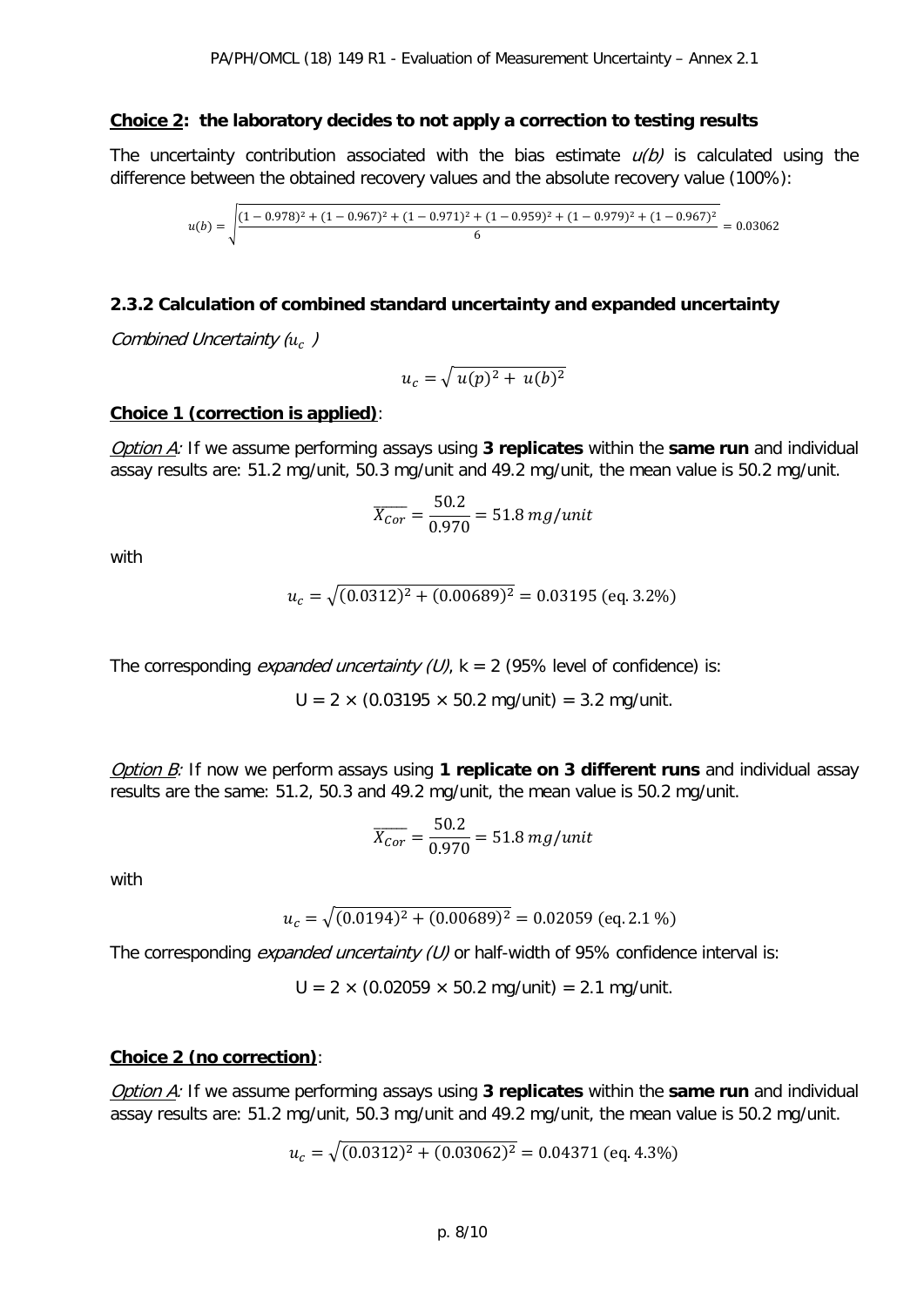The corresponding expanded uncertainty (U),  $k = 2$  (95 % level of confidence) is:

 $U = 2 \times (0.04371 \times 50.2 \text{ mg/unit}) = 4.4 \text{ mg/unit}.$ 

Option B: If now we perform assays using **1 replicate on 3 different runs** and individual assay results are the same: 51.2 mg/unit, 50.3 mg/unit and 49.2 mg/unit, the mean value is 50.2 mg/unit.

$$
u_c = \sqrt{(0.0194)^2 + (0.03062)^2} = 0.036247 \text{ (eq. 3.6 \%)}
$$

The corresponding expanded uncertainty (U),  $k = 2$  (95 % level of confidence) is:

 $U = 2 \times (0.036247 \times 50.2 \text{ mg/unit}) = 3.6 \text{ mg/unit}.$ 

### **2.3.3 Reporting of result**

#### **Choice 1 (correction is applied):**

The assay result is expressed as:

Reported result = corrected Mean value ± CI  

$$
\overline{X_{Cor}} = \frac{50.2}{0.970} = 51.8 \text{ mg/unit}
$$

Option A (3 replicates within the same run):

The result is reported as  $51.8 \pm 3.2$  mg/unit, for k = 2 and level of confidence of 95%.

Option B (1 replicate on 3 different runs): The result is reported as  $51.8 \pm 2.1$  mg/unit, for k = 2 and level of confidence of 95%.

### **Choice 2 (no correction):**

The assay result is expressed as:

Reported result = Mean value  $\pm$  U

Option A (3 replicates within the same run): The result is reported as  $50.2 \pm 4.4$  mg/unit, for k = 2 and level of confidence of 95%.

Option B (1 replicate on 3 different runs): The result is then reported as  $50.2 \pm 3.6$  mg/unit, for k = 2 and level of confidence of 95%.